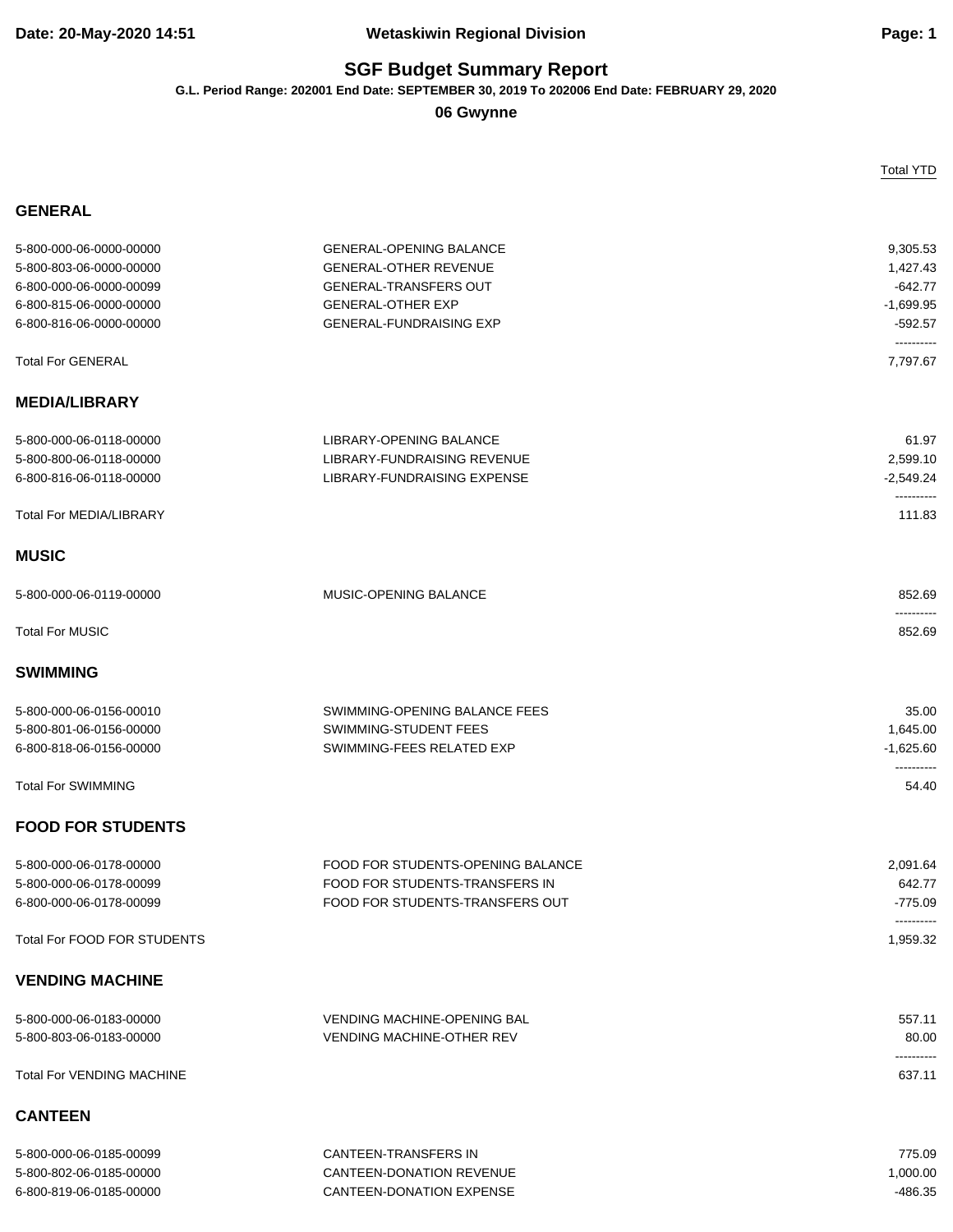#### **Date: 20-May-2020 14:51 Wetaskiwin Regional Division Page: 2**

### **SGF Budget Summary Report**

**G.L. Period Range: 202001 End Date: SEPTEMBER 30, 2019 To 202006 End Date: FEBRUARY 29, 2020**

### **06 Gwynne**

|                                                                               |                                                                                                | <b>Total YTD</b>                      |
|-------------------------------------------------------------------------------|------------------------------------------------------------------------------------------------|---------------------------------------|
| <b>Total For CANTEEN</b>                                                      |                                                                                                | 1,288.74                              |
| POP CAN REFUND (RECYCLING)                                                    |                                                                                                |                                       |
| 5-800-000-06-0188-00000<br>5-800-803-06-0188-00000                            | RECYCLING-OPENING BALANCE<br>RECYCLING-OTHER REV                                               | 635.45<br>337.10                      |
| Total For POP CAN REFUND (RECYCLING)                                          |                                                                                                | ----------<br>972.55                  |
| <b>BADMINTON</b>                                                              |                                                                                                |                                       |
| 5-800-000-06-0270-00010<br>6-800-818-06-0270-00000                            | <b>BADMINTON-OPENING BAL FEES</b><br><b>BADMINTON-FEES RELATED EXP</b>                         | 28.00<br>$-28.00$<br>----------       |
| <b>Total For BADMINTON</b>                                                    |                                                                                                | 0.00                                  |
| <b>CROSS COUNTRY</b>                                                          |                                                                                                |                                       |
| 5-800-000-06-0274-00010<br>5-800-801-06-0274-00000<br>6-800-818-06-0274-00000 | CROSS COUNTRY-OPENING BAL FEES<br>CROSS COUNTRY-STUDENT FEES<br>CROSS COUNTRY-FEES RELATED EXP | 18.00<br>135.00<br>$-153.00$          |
| <b>Total For CROSS COUNTRY</b>                                                |                                                                                                | 0.00                                  |
| <b>GRAD</b>                                                                   |                                                                                                |                                       |
| 5-800-000-06-0278-00000                                                       | <b>GRAD-OPENING BALANCE</b>                                                                    | 410.15                                |
| <b>Total For GRAD</b>                                                         |                                                                                                | 410.15                                |
| <b>JR. VOLLEYBALL</b>                                                         |                                                                                                |                                       |
| 5-800-801-06-0283-00000<br>6-800-818-06-0283-00000                            | JR.VOLLEYBALL-STUDENT FEES<br>JR.VOLLEYBALL-FEES RELATED EXP                                   | 1,375.00<br>$-1,375.00$<br>---------- |
| Total For JR. VOLLEYBALL                                                      |                                                                                                | 0.00                                  |
| <b>SKI TRIPS</b>                                                              |                                                                                                |                                       |
| 5-800-000-06-0289-00010<br>5-800-801-06-0289-00000                            | SKIING-OPENING BALANCE FEES<br>SKIING-STUDENT FEES                                             | 26.77<br>755.00                       |
| <b>Total For SKI TRIPS</b>                                                    |                                                                                                | 781.77                                |
| <b>GRADES 1/2 FIELD TRIPS</b>                                                 |                                                                                                |                                       |
| 5-800-000-06-0705-00010                                                       | <b>GRADES 1/2-OPENING BALANCE FEES</b>                                                         | 6.58                                  |
| Total For GRADES 1/2 FIELD TRIPS                                              |                                                                                                | 6.58                                  |
| <b>GRADES 3/4 FIELD TRIPS</b>                                                 |                                                                                                |                                       |